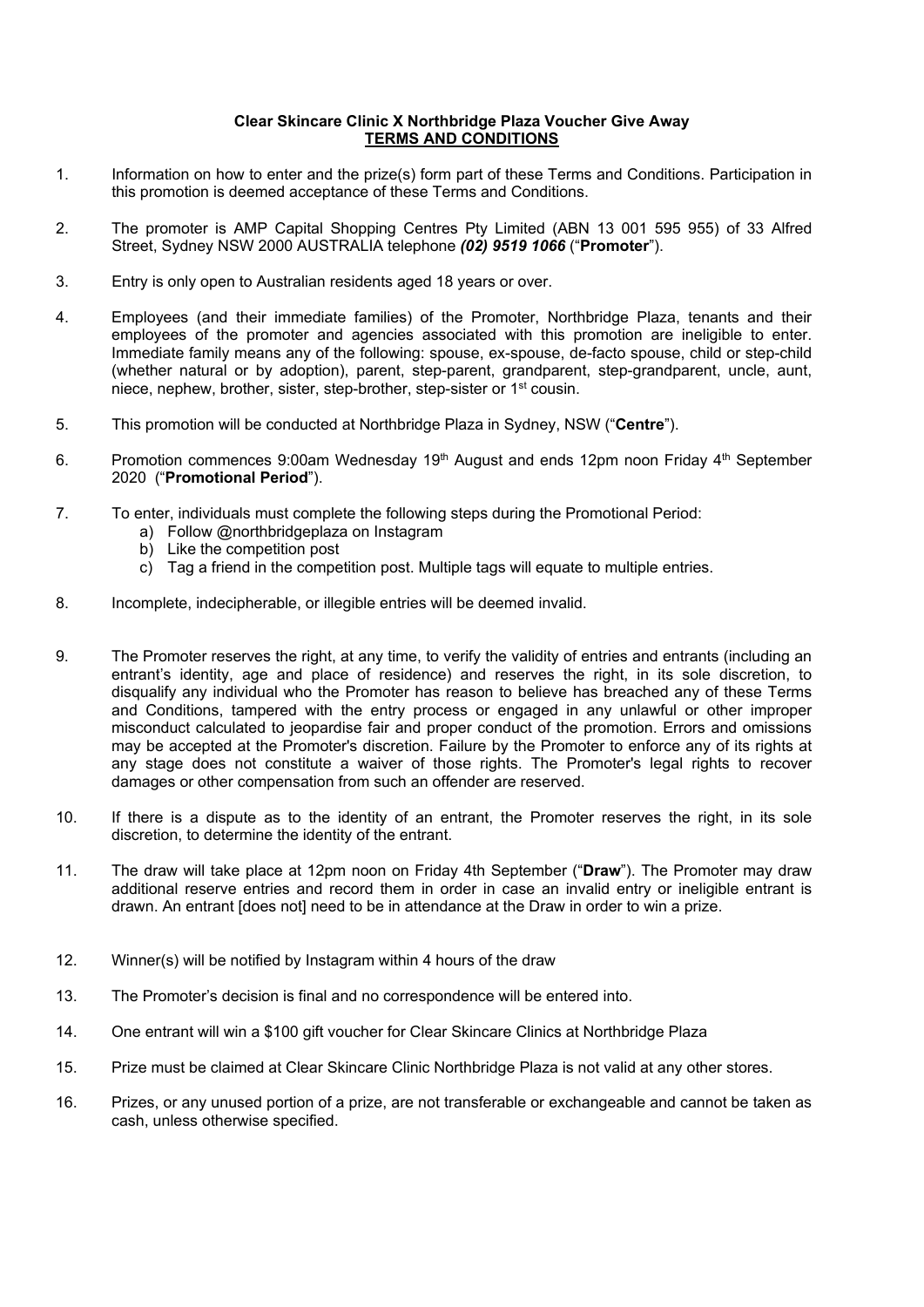- 17. Entrants consent to the Promoter using their name, likeness, image and/or voice in the event they are a winner (including photograph, film and/or recording of the same) in any media for an unlimited period without remuneration for the purpose of promoting this promotion (including any outcome), and promoting any products manufactured, distributed and/or supplied by the Promoter.
- 18. If this promotion is interfered with in any way or is not capable of being conducted as reasonably anticipated due to any reason beyond the reasonable control of the Promoter, including but not limited to technical difficulties, unauthorised intervention or fraud, the Promoter reserves the right, in its sole discretion, to the fullest extent permitted by law: (a) to disqualify any entrant; or (b) subject to any written directions from a regulatory authority, to modify, suspend, terminate or cancel the promotion, as appropriate.
- 19. Any cost associated with accessing the promotional website/Facebook/Instagram is the entrant's responsibility and is dependent on the Internet service provider used.
- 20. Nothing in these Terms and Conditions limits, excludes or modifies or purports to limit, exclude or modify the statutory consumer guarantees as provided under the Competition and Consumer Act, as well as any other implied warranties under the ASIC Act or similar consumer protection laws in NSW ("**Non-Excludable Guarantees**"). Except for any liability that cannot by law be excluded, including the Non-Excludable Guarantees, the Promoter (including its respective officers, employees and agents) excludes all liability (including negligence), for any personal injury; or any loss or damage (including loss of opportunity); whether direct, indirect, special or consequential, arising in any way out of the promotion.
- 21. Except for any liability that cannot by law be excluded, including the Non-Excludable Guarantees, the Promoter (including its respective officers, employees and agents) is not responsible for and excludes all liability (including negligence), for any personal injury; or any loss or damage (including loss of opportunity); whether direct, indirect, special or consequential, arising in any way out of: (a) any technical difficulties or equipment malfunction (whether or not under the Promoter's control); (b) any theft, unauthorised access or third party interference; (c) any entry or prize claim that is late, lost, altered, damaged or misdirected (whether or not after their receipt by the Promoter) due to any reason beyond the reasonable control of the Promoter; (d) any variation in prize value to that stated in these Terms and Conditions; (e) any tax liability incurred by a winner or entrant; or (f) taking/use of a prize.
- 22. As a condition of accepting a prize, each winner must sign any legal documentation as and, in the form, required by the Promoter and/or prize suppliers in their absolute discretion, including but not limited to a legal release and indemnity form. In the event a winner is under the age of 18, a nominated parent/legal guardian of such person will be required to sign the legal documentation required under this clause on their behalf.
- 23. Entry and continued participation in the promotion is dependent on entrants following and acting in accordance with the Facebook Statement of Rights and Responsibilities, which can be viewed at [www.facebook.com/terms.php,](http://www.facebook.com/terms.php) the Instagram Terms of Use which can be viewed at [http://instagram.com/legal/terms/\(](http://instagram.com/legal/terms/)as applicable to the method of entry).

This promotion is in no way sponsored, endorsed or administered by, or associated with, Facebook or Instagram. Entrants understand that they are providing their information to the Promoter and not to Facebook or Instagram. The information an entrant provides will only be used for the purposes outlined in these Terms and Conditions. Any questions, comments or complaints about this promotion must be directed to the Promoter and not to Facebook or Instagram. Facebook and Instagram will not be liable for any loss or damage or personal injury which is suffered or sustained by an entrant, as a result of participating in the promotion (including taking/use of a prize), except for any liability which cannot be excluded by law.

24. The Promoter collects personal information ("**PI**") in order to conduct the competition and may, for this purpose, disclose such PI to third parties, including but not limited to agents, contractors, service providers, prize suppliers and, as required, to Australian regulatory authorities. Entry is conditional on